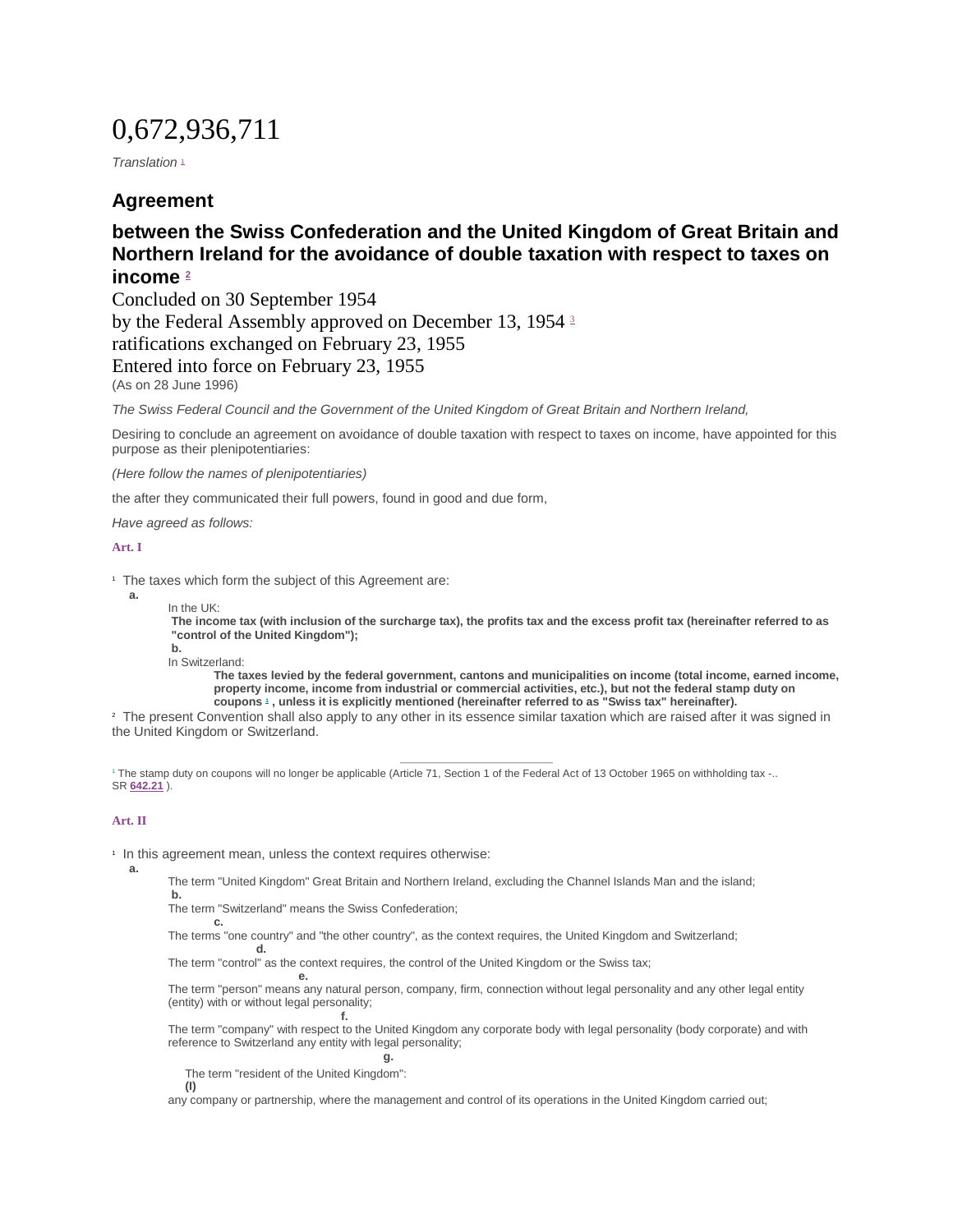**(Ii)**

any other person who is considered resident (due to domicile or residence) in Switzerland living in application of the tax in the United Kingdom than in the United Kingdom and the application of the Swiss tax as not;

**H.**

The term "resident of Switzerland":

**(I)**

each governed by Swiss law established or organized society or partnership (simple, general or limited partnership), if the management and control of its operations do not take place in the United Kingdom; **(Ii)**

**i.**

any other person residing in application of Swiss tax as (due to domicile or residence) in Switzerland and which is regarded as not resident in the United Kingdom in application of the control of the United Kingdom;

The terms "resident of a country" and "resident of the other country», as the context requires, a resident of the United Kingdom or Switzerland's inhabitants;

**j.**

The terms "enterprise of the United Kingdom" and "Swiss company" depending on an operated by a resident of the United Kingdom or Switzerland to industrial or commercial enterprise; the terms "enterprise of one country" and "enterprise of the other country», as the context requires, a company of the United Kingdom or a Swiss company;

**k.**

The term "permanent establishment" means a branch, management, office, factory, workshop or other permanent place of business, as well as a farm, a mine, a quarry or any other located in exploitation deposits of mineral resources. It also includes a construction site on which a period of at least one year on a contractual basis buildings are carried out, but not a representative, unless the representative possess a general power to contract negotiations and contracts for an enterprise of one country and practice these habitually also. In this regard it is noted:

**(I)**

A permanent establishment in the other country shall not be accepted, because a company in one country maintains business relations in the other country by a real broker, general commission agent or other independent agent acting in the ordinary course of his business; **(Ii)**

The fact that a company of one country in the other country maintains a permanent place of business solely for the purchase of goods and merchandise makes itself such a permanent place of business is not a permanent establishment of the company; **(Iii)**

The fact that a company in one country has a subsidiary that is a resident of another country, or there business (through a permanent establishment or otherwise) maintains makes by itself the subsidiary is not a permanent establishment of the enterprise of the first country;

**l.**

The term "profits from industrial or commercial activities", the profits from the operation of a manufacturing, trading, mining company, agricultural concern, financial or insurance undertaking, and Mieterträgnisse and fees for the provision cinematograph films, on the other hand not income in the form of dividends, of Interest and fees (unless such cinematograph films for transfer) for licenses, unless such income were attributable to this Agreement a permanent establishment situated there under the laws of the countries in accordance with Article 111;

**m.**

The term "competent authority" on the part of the United Kingdom, the Commissioners of Inland Revenue or their authorized representative; on the part of Switzerland, the Director of the Federal Tax Administration or his authorized representative; and in the case of any territory to which this Agreement is extended in accordance with Article XXI, the competent in the area of managing the taxes covered by the Agreement Authority.

<sup>2</sup> Determines the agreement that income from a Swiss source from Swiss tax exempt his or should be in the benefit from a reduction of the sentence of this tax, provided that they are subject (with or without other conditions) in the United Kingdom of the tax, and that income under the current UK legislation not to the full, but only with the partial amount controllable, which is remitted to the UK or based there, so should the exemption or rate reduction, which has to allow Switzerland to the Agreement, only the find much of the income application, which is remitted to the UK or based there.

3 If a provision of this Agreement, a partnership as a resident of Switzerland for any income in the enjoyment of the exemption from tax in the United Kingdom, so should such a provision does not restrict the authority of the United Kingdom, any partner of the partnership, which in application of the tax is considered by the United Kingdom than in the United Kingdom resident (regardless of whether it is considered resident, even the application of Swiss tax as in Switzerland or not), to tax on its share of the income of the partnership; However, should such income for the purposes of Article XV qualifies as income from Swiss sources.

<sup>4</sup> continues to enjoy any provision of this Agreement, a discount as a resident of Switzerland for any income tax exemption of the United Kingdom, so to be characterized not obliged the United Kingdom to grant exemption from tax in the United Kingdom for the part of income, the a legitimate heir of the estate belongs, if this heritage is considered resident when applying the Swiss tax rather than in Switzerland, and its share is subject to the income neither in his personality nor as part of the estate of the Swiss tax.

5 In applying the provisions of this Agreement by each of the Contracting Parties shall, unless the context requires otherwise, any otherwise circumscribed notion of sense be settled which belongs to him under the laws in the areas of this party for the subject matter of the Agreement forming taxes in force are.

**[Art. III](https://www.admin.ch/opc/de/classified-compilation/19540185/index.html#a3)**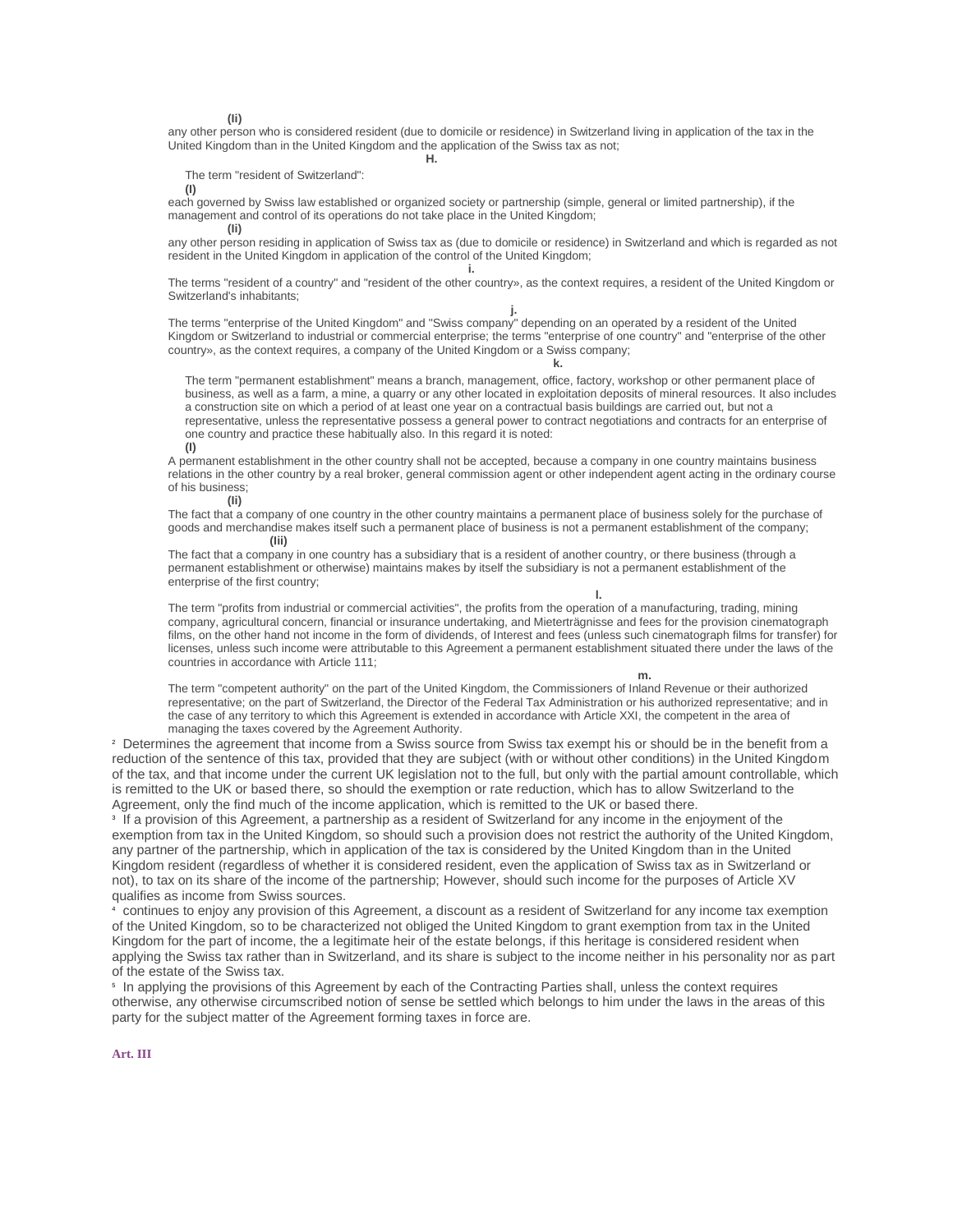<sup>1</sup> The profits of an enterprise of the United Kingdom of industrial or commercial activities should not be subject to Swiss tax, unless the company entertain in Switzerland business through a permanent establishment situated therein. Switzerland maintains it such business, then such gains tax only to the extent that they are attributable to that permanent establishment. <sup>2</sup> The profits made by a Swiss company from industrial or commercial activities to be subject to any tax in the United Kingdom, unless the company entertain in the UK business through a permanent establishment situated therein. Maintains it such business, so can such gains tax only to the extent that they are attributable to that permanent establishment the United Kingdom.

<sup>3</sup> follows that the undertaking of a country in the other country business through a permanent establishment situated therein, so to that permanent establishment those gains are attributed from industrial or commercial activities, which they as an independent company with the same or similar activities under the same or similar conditions and without any Depending on the company whose permanent establishment is, could have achieved.

4 If an undertaking of a country of this country signed contracts Profits from the sale of goods or merchandise which are stored in a warehouse in the other country, so to such gains can not be attributed to a permanent establishment of the company in this other country, namely even if the orders have not been answered by an agent in this other country and forwarded by him to the adoption of the company.

<sup>5</sup> Because of the mere purchase of goods or merchandise by an enterprise of one country in the other country with a permanent establishment of the company in this other country, no part of the profits generated by the company are attributed.

6 In determining the profits from industrial or commercial activities of a permanent establishment are all reasonably permanent establishment attributable costs, with the inclusion of executive and general administrative costs, be admitted to the withdrawals, and this regardless of whether such expenses in the country where the permanent establishment is located, or elsewhere.

#### **[Art. IV](https://www.admin.ch/opc/de/classified-compilation/19540185/index.html#a4)**

#### If

**a.**

an enterprise of one country is involved directly or indirectly in the management, control or capital of an enterprise of another country, or

**b.**

the same persons participate directly or indirectly in the management, control or capital of both an enterprise of a country and an enterprise of the other country

and in a will as agreed conditions in the other case between the two companies in terms of their commercial and financial relations made or imposed that differ from those which would be agreed between independent enterprises, then any profits which one of the two companies would be able to achieve, have not so accrued reason of those conditions, included in the profits of that enterprise and taxed accordingly.

#### **[Art. V](https://www.admin.ch/opc/de/classified-compilation/19540185/index.html#a5)**

Notwithstanding the provisions of Articles III and IV should Gains derived by a resident of a country from the operation of ships or aircraft, other with inclusion of the profits of such resident from the sale of cards for trips such ships or aircraft, of the tax in land be freed.

## **[Art. VI](https://www.admin.ch/opc/de/classified-compilation/19540185/index.html#a6)**

<sup>1</sup> Dividends (other than those which are attributable to this Agreement one located in the United Kingdom permanent establishment under the laws of the United Kingdom and Article III), a company which is a resident of the United Kingdom, a resident of Switzerland, for the Swiss control subject, pays, should be exempt from the surcharge tax in the United Kingdom. <sup>2</sup> profits from industrial or commercial activities of a Swiss company which has business through a permanent establishment in the United Kingdom, undistributed profits of companies in the United Kingdom are long indeed subject to a lower rate of corporate income tax in the United Kingdom as a share in the profits of such companies, the profit tax of the United be subject only to the Kingdom of the lower rate.

<sup>3</sup> Where a company which is in Switzerland a resident, directly or indirectly, no less than 50 percent of voting rights in a company which is a resident of the United Kingdom, so shall all the dividends of the company to the former and to any other company, Switzerland, a resident's and at least 10 percent of the total share capital of the dividend-paying company has the right of use, are allowed in the calculation of corporate income tax in the United Kingdom, which is to be paid by that company to the facts in dividends proposition aside. **4**

ds paid by one established under Swiss law society to a resident of the United Kingdom, the Swiss withholding tax may be charged; However, should the rate of which w the United Kingdom, be reduced in accordance with the following provisions of this paragraph (unless the dividends are this according to the laws of Switzerland and in accordance with Article III attributable Agreement a p **b.**

If the inhabitants of the United Kingdom is a natural person, where the actual rate of tax in the United Kingdom does not exceed 5 percent, so should not be levied withholding tax. **c.**

If the inhabitants of the United Kingdom is a natural person, where the actual rate of tax in the United Kingdom exceeds 5 percent, the withholding tax should be levied only on the proposition, which, together with the principle of federal stamp duty on coupons, the actual sentence the control of the United Kingdom equivalent.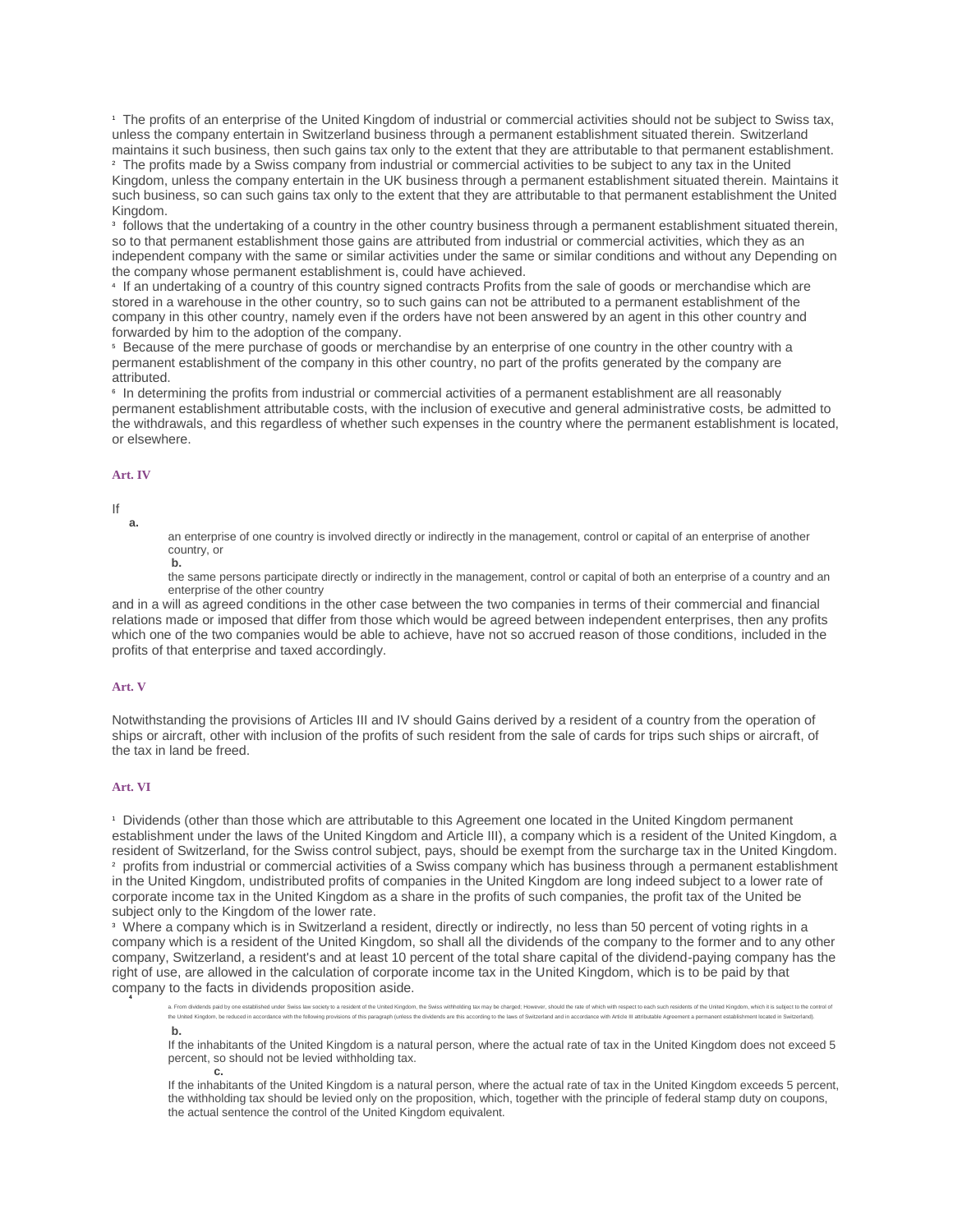**d.**

If the inhabitants of the United Kingdom, a company which directly or indirectly no less than 95 percent of voting rights in the company paying dividends, the withholding tax is to be reduced by an amount that accounts for 20 percent of the dividend. **e.**

If the inhabitants of the United Kingdom, a company which directly or indirectly have less than 95, but not less than 50 percent of voting rights in the dividend paying company, the withholding tax is to be reduced by an amount which accounts for 10 percent of the dividend. **f.**

If the inhabitants of the United Kingdom, a company which at least 10 percent of the total share capital of the dividend-paying company has the right to use, and the provisions of let. d or e of this paragraph on a portion of the paid by the Company Dividends application, it shall be reduced by an amount the withholding tax, which accounts for 10 percent of the dividend.

5 If distributed profits of companies are subject in any times of the income tax in the United Kingdom to a sentence of up to 20 percent is not as the rate by which the undistributed profits of the tax actually subjected to the competent authorities of the two contracting parties may order decision whether so the let. d, e and f of the preceding paragraph must be changed, take another touch. After PRECLUDE each of the Contracting Parties may, by written, the other High Contracting Party Party through diplomatic channels be served notice, the provisions of paragraph 3 and paragraph 4 Bst. d, e and f, terminate this Article; in this case, these provisions should no longer be applicable from the date on which the relevant changes in the rates of income tax in the United Kingdom entered into force.

<sup>6</sup> Where a company which is a resident of one country, profits or income from sources situated in the other country, so should, subject to the provisions of paragraph 4, letter. a, of this article, in this other country is neither a tax on dividends, which are hosted by the company to persons who are not resident in the other country, nor a control (undistributed on the nature of a tax profits) on the unremitted earnings of society are collected, and this. regardless of whether representing dividends or undistributed profits in full or in part in this other country posted profits or income

#### **[Art. VII](https://www.admin.ch/opc/de/classified-compilation/19540185/index.html#a7)**

1 Interest and Royalties that of a country which for there subject to tax, accruing to a resident of lying in the other country sources should be exempt in the other country by the control.

2 In this Article:

**a.**

The term "interest" Interest on bonds, securities, debt acknowledgments, cash bonds or any other debt obligation (with inclusion grundpfändlich backed receivables); **b.**

The term "royalties" as fees and other remuneration for the transfer of use rights to literary copyrights, artistic or scientific work, patents, models, samples, secret processes or formulas, trademarks and similar assets or rights (with inclusion of the rental fees and similar payments for the use industrial, commercial or scientific equipment, or equipment); However, it does not cover fees and other remuneration for the exploitation of mines, quarries or other natural resources.

<sup>3</sup> A from the sale of property or right of. in paragraph 2, lit. b, of this article kind referred scored principal amount, which comes from a country situated in the sources shall be exempt in that country from tax, provided that the recipient is a resident of another country.

<sup>4</sup> existence of a special relationship between the debtor and creditor or between such persons on the one hand and one or more third parties on the other hand, and is therefore the aligned compensation higher than they would have been agreed if the debtor and creditor would have been independent of each other, we find in this article exemption provided for in the additional amount shall not apply.

5 Interest and Royalties that are exempt under this Article of the control of the United Kingdom, are also in the calculation of corporate income tax and excess profit tax as a deduction from profits or income of the person hosting the interest or royalties, permit, and this regardless of on any kind may be the relationship between you and the recipient of the interest or royalties.

<sup>6</sup> The measures provided for in this Article exemptions from the tax in a country to be found on interest, royalties or capital amounts that are attributable to the laws of this country and in accordance with Article III of this Agreement, a clifftop permanent establishment, does not apply.

### **[Art. VIII](https://www.admin.ch/opc/de/classified-compilation/19540185/index.html#a8)**

<sup>1</sup> A resident of one country is on gains from the sale, transfer or exchange of assets exempt in the other country of any tax to be (unless such gains are in accordance with the laws of that other country and in accordance with Article III of this Agreement, there a attributable to permanent establishment situated).

2 In this article, the term "assets" includes any corporeal or incorporeal movable property.

### **[Art. IX](https://www.admin.ch/opc/de/classified-compilation/19540185/index.html#a9)**

1 Income from immovable property situated in a country which applies a resident of another country, the tax to be subject under the laws of the former country. Are these also the income tax in the other country, such a double taxation according to the provisions of Article XV is encounter.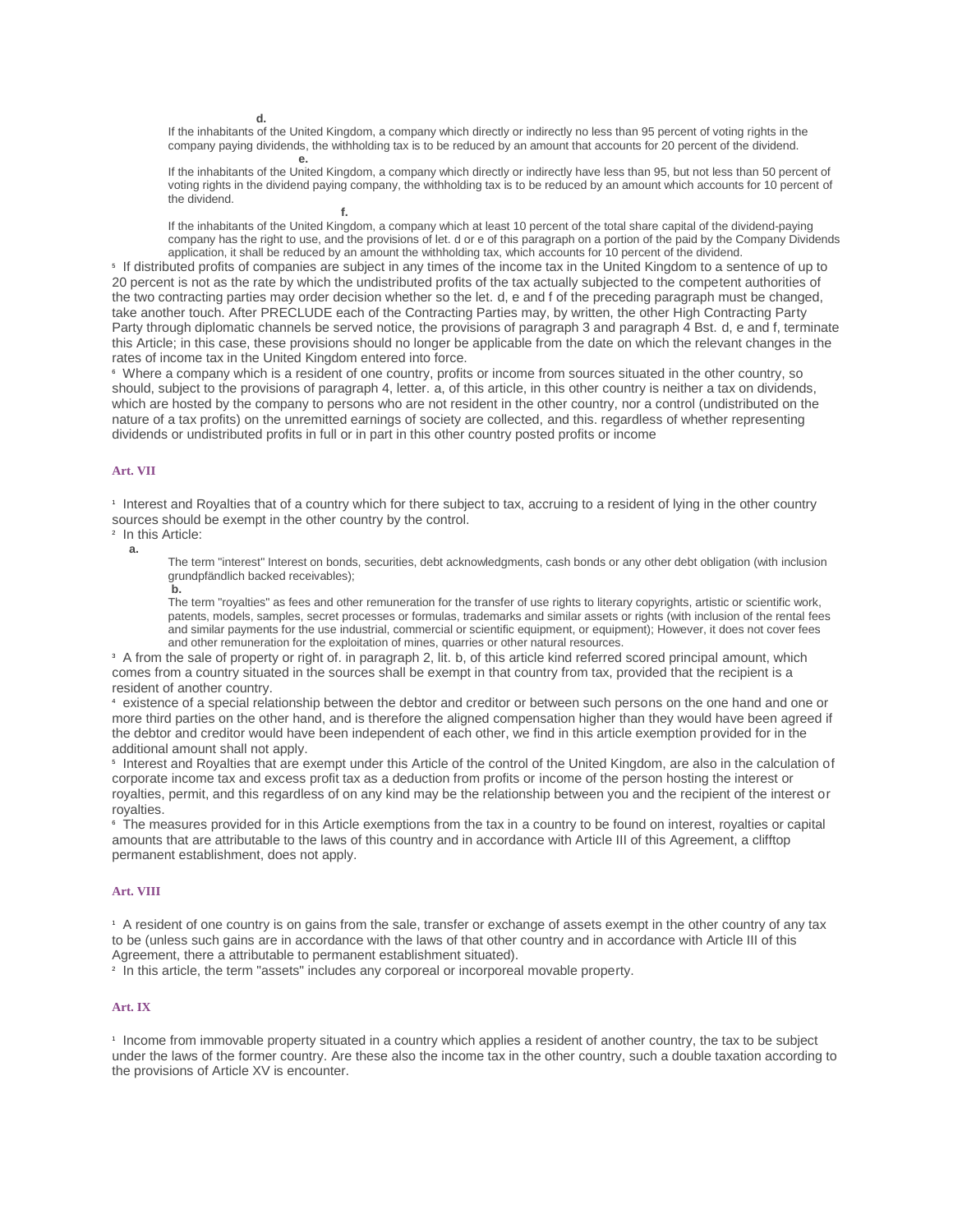2 In this article, the term "income from immovable property" income from immovable property of any kind, including gains from the sale or exchange of such property and the fees for the exploitation of mines, quarries or other natural resources. However, its scope does not interest grundpfändlich secured claims.

### **[Art. X](https://www.admin.ch/opc/de/classified-compilation/19540185/index.html#a10)**

<sup>1</sup> Remuneration with inclusion of pensions, align the government of the United Kingdom or a created by their funds provided to an individual in this State Government services should be exempt from Swiss tax; the exemption should, however, do not apply to remuneration, other than pensions, which are a Swiss citizen who does not at the same time holds British nationality aligned.

<sup>2</sup> allowances with inclusion of pensions, align the Swiss Confederation, a canton or one of them internally generated funds to an individual in respect of Switzerland rendered state services should be exempt from tax in the United Kingdom; the exemption should, however, do not apply to remuneration, other than pensions, which are a British national who is a Swiss citizen not simultaneously aligned.

<sup>3</sup> The provisions of paragraphs 1 and 2 of this Article shall not apply to compensation for services rendered in connection with a for profit run by one of the contracting parties or of a Swiss canton business.

<sup>4</sup> The provisions of this Agreement shall in any way the right to the enjoyment of other or additional exemptions conferred on diplomatic and consular officials currently or could be given to them in future.

#### **[Art. XI](https://www.admin.ch/opc/de/classified-compilation/19540185/index.html#a11)**

<sup>1</sup> A natural person who is a resident of the United Kingdom shall be exempt from Swiss tax on profits or remuneration for work done in Switzerland during a tax year personal services (including the performance of professional services) **a.**

if she is present in the course of this year for a total of no more than 183 days in Switzerland, and

**b.** if,

**(I)**

in the case of a Board mandate or an employment relationship, the services are provided on behalf of or for the account of a resident of the United Kingdom, **(Ii)**

in other cases, that person in Switzerland no office or any other permanent business establishment operates, and

**c.** if the profits or remuneration of the control of the United Kingdom are subject.

<sup>2</sup> A natural person who is a resident of Switzerland shall be exempt from tax in the United Kingdom on profits and remuneration for work in the UK during a tax year personal services (including the performance of professional services) **a.**

when during total no more than 183 days who is in the course of this year in the UK, and

**b.**

if, **(I)**

in the case of a Board mandate or an employment relationship that are provided services on behalf of or for the account of a resident Switzerland, **(Ii)**

in other cases, that person no office or any other permanent business establishment operates in the UK, and **c.**

if the profits or remuneration are subject to Swiss tax.

<sup>3</sup> The provisions of this Article profits or remuneration of persons who appear in public, such as theater, motion picture, radio or television actresses, musicians and athletes who do not apply.

### **[Art. XII](https://www.admin.ch/opc/de/classified-compilation/19540185/index.html#a12)**

<sup>1</sup> Pensions (other than those of Article X type mentioned) and pensions that a natural person who is a resident of a country and for there subject to tax, accruing from lying in the other country sources should, by the control in this other country be freed.

2 In this Article:

**a.**

The term "pensions" periodic payments that can be aligned with respect to earlier services or to compensate for disadvantages suffered physical; **b.**

The term "annuities" specific, periodically, at fixed times, for life or during a specified or ascertainable period of time in return for adequate and full compensation in money or goods payable sums.

**[Art. XIII](https://www.admin.ch/opc/de/classified-compilation/19540185/index.html#a13)**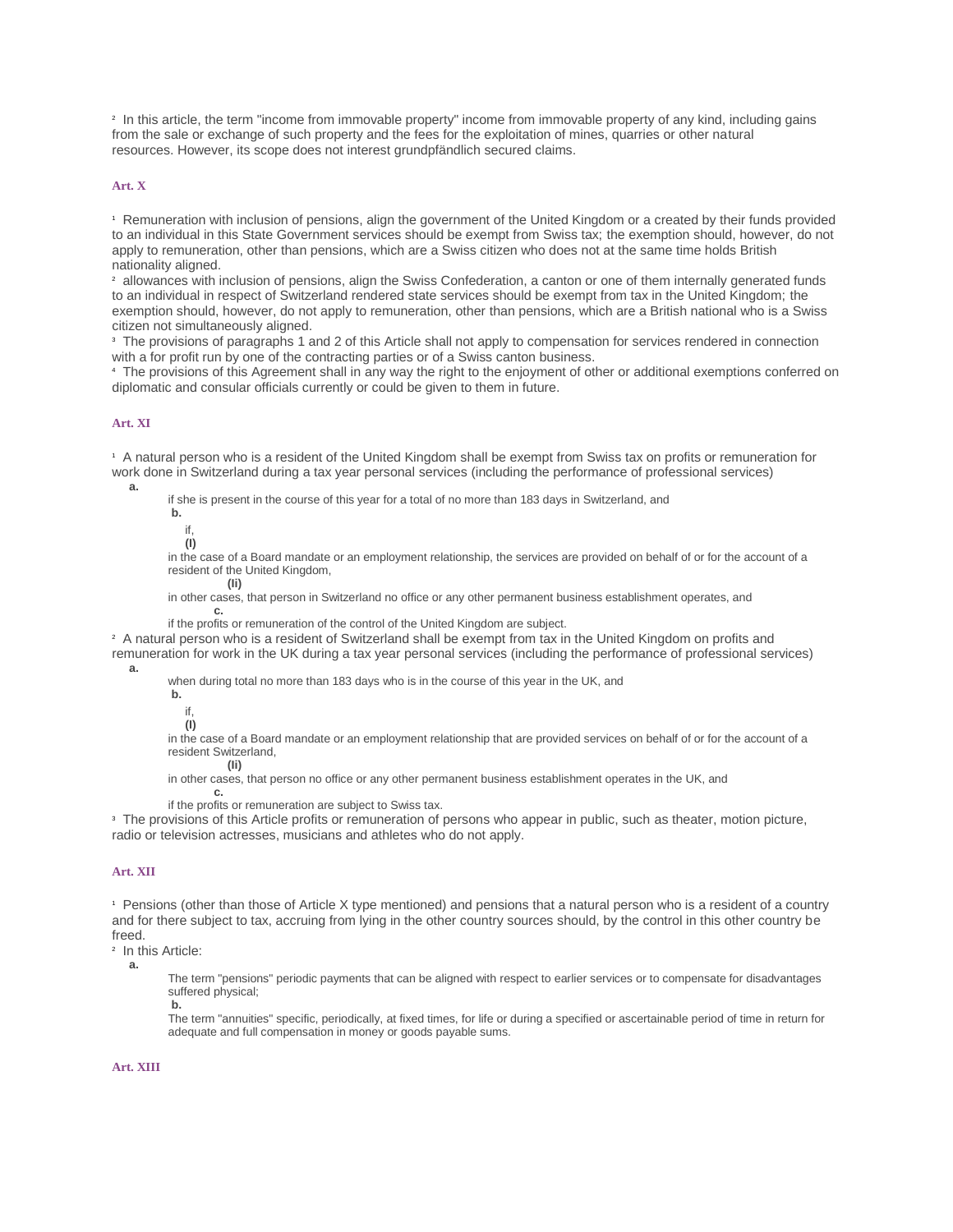<sup>1</sup> A professor or teacher from one country who receives a remuneration for his applied during a temporary, two years not exceeding stay teaching at a university, college, school or other educational institution in the other country, is with this other country respect be freed in this compensation from the tax.

<sup>2</sup> A student or business apprentice from one country which is responsible for studying or training in the other country during the full time necessary to be freed in this other country from the tax on maintenance, study or training monies to him by persons be aligned outside that other country.

# **[Art. XIV](https://www.admin.ch/opc/de/classified-compilation/19540185/index.html#a14)**

<sup>1</sup> Natural persons, residents of Switzerland are are entitled to the same personal requirements, facilities and discounts in relation to the control of the United Kingdom as British nationals who are not resident in the United Kingdom.

<sup>2</sup> Natural persons, residents of the United Kingdom are, are entitled to the same personal allowances, reliefs and reductions with respect to the Swiss tax as Swiss nationals who are resident in the United Kingdom.

# **[Art. XV](https://www.admin.ch/opc/de/classified-compilation/19540185/index.html#a15)**

<sup>1</sup> The laws of the Contracting Parties shall continue to be decisive for the taxation of income earned in each of the countries, as long as the present Convention to any specific provisions to the contrary. Subject to income tax in both countries, so double taxation in accordance with the following paragraphs of this article is to encounter.

<sup>2</sup> Subject to the provisions of the law of the United Kingdom of the bonus in a country outside of the United Kingdom tax contribution to the control of the United Kingdom, the Swiss tax, which is payable directly or by deduction on income from Swiss sources, to owed on that same income tax in the United Kingdom taken into account. If it is in these agreements to a dividend that is paid by a company which is in Switzerland a resident, to a company which directly or indirectly holds at least 50 percent of voting rights in the dividend paying company, so should in this credit ( In addition to the Swiss tax on the dividend) and the dividend by the company paying on their profits payable Swiss tax will be charged. In applying this paragraph, the term "Swiss tax" the federal stamp duty on coupons <sup>[1](https://www.admin.ch/opc/de/classified-compilation/19540185/index.html#fn-#a15-1)</sup>, but not the control of communities. 3 income (excluding dividends) located in the UK sources, which is subject, directly or by deduction of tax under the laws of the United Kingdom and in accordance with this Agreement in the United Kingdom is exempt from Swiss tax. 4 In the case of a person (other than a company or partnership), the resident when applying the control of the United Kingdom than in the United Kingdom and which is considered living at the same time when using the Swiss tax as (due to domicile or residence) in Switzerland, intended for income derived from sources located in Switzerland, the person in question, the provisions of paragraph 2, and for income derived located in the UK sources this person from, the provisions of paragraph 3 of this Article shall apply. Receives such derives income from companies located outside the United Kingdom and Switzerland sources, so can (subject to in force in the two countries have laws and subject to any agreement between one or the other Contracting Party and the territory from which the income flow, are made) such income in both countries, the tax will be subject; However, the Swiss tax payable on the subject in both countries the tax revenues, reduced to half and in accordance with paragraph 2 of this Article shall be credited to the control of the United Kingdom on this income. <sup>5</sup> For purposes of this Article profits or remuneration for work done in a country personal (including professional) services shall be regarded as income from sources located in this country; However, the remuneration apply to a board of directors as an income from the land, in which the company is resident, and services provided by a natural person fully or mainly on powered by a resident of a country vessels or aircraft, as provided in this country.

1 The stamp duty on coupons will no longer be applicable (Article 71 paragraph 1 of the Federal Act of 13 October 1965 on withholding tax -. SR **[642.21](http://www.admin.ch/ch/d/sr/c642_21.html)** ).

#### **[Art. XVI](https://www.admin.ch/opc/de/classified-compilation/19540185/index.html#a16)**

1 If it is determined in this agreement that with respect to any income the discharge had to be done by the tax in the country from which will flow to the income, so should such a provision not be construed as meaning that the tax at source not have a full approach may be deducted. Is of such income tax withheld at the source, so have the tax authorities of the country which has to grant the relief from tax to provide for an appropriate reimbursement of tax if they can prove the income recipients within the applicable in that country deadlines that he is entitled to the relief.

<sup>2</sup> Are income to any provision of this Agreement, tax-free, so they can be billed on other income or to measure the rate of this tax anyway when calculating the tax.

<sup>3</sup> When calculating the measures provided for in Article VI and XIV relief the income of a partnership is deemed income of their individual shareholders.

# **[Art. XVII](https://www.admin.ch/opc/de/classified-compilation/19540185/index.html#a17)**

<sup>1</sup> The provisions of this Agreement, the claims for exemptions, deductions, tax credits or other benefits that are granted in future by the in force in the territory of one of the contracting parties in the laws currently or taxing, in no way to be.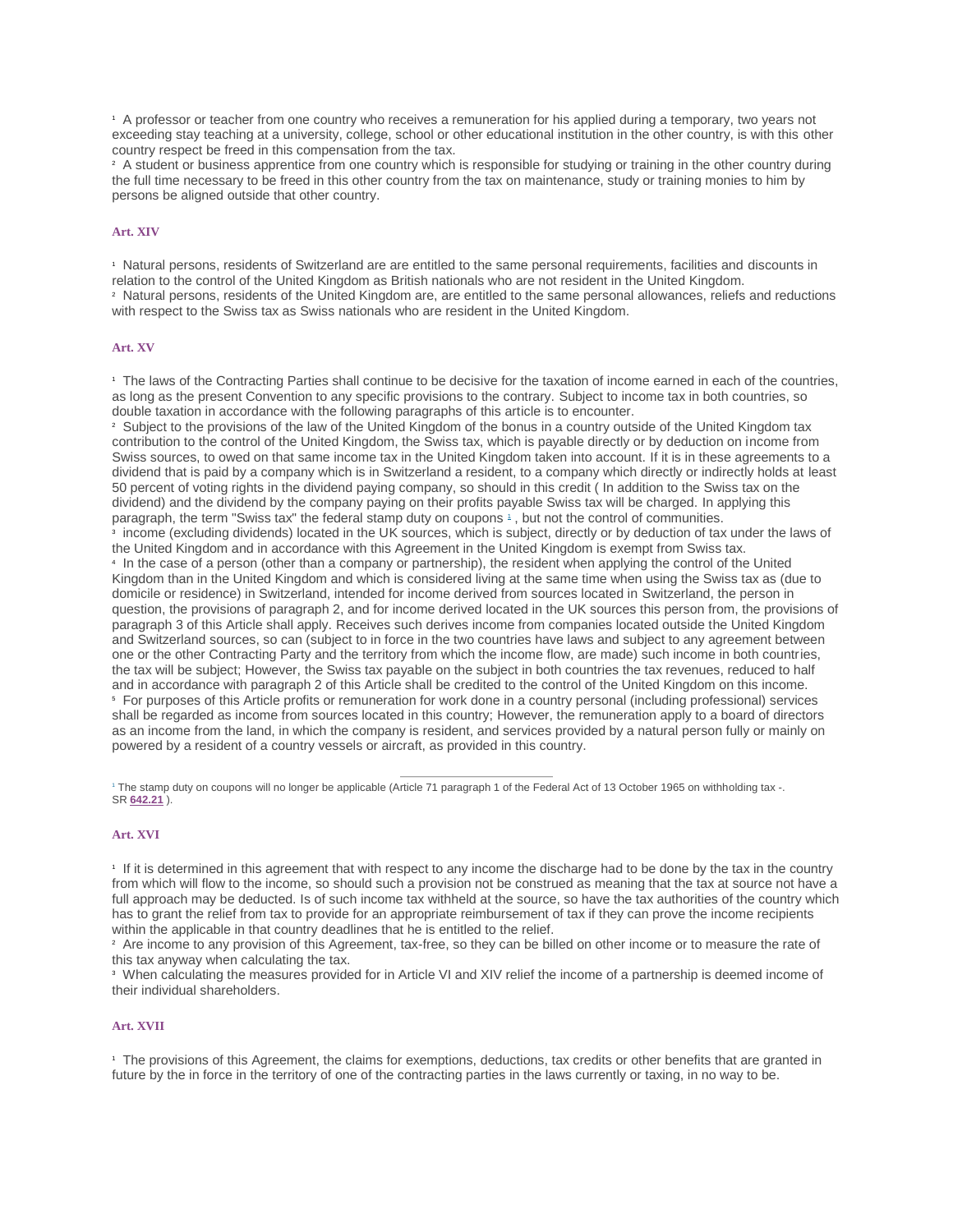<sup>2</sup> The provisions of this Agreement, the taxpayer should no rights or benefits forfeit to them by the on 17 October 1931 [1](https://www.admin.ch/opc/de/classified-compilation/19540185/index.html#fn-#a17-1) acknowledged the current exemption of income and profits earned by agencies completed agreements concerning the Government of the United Kingdom and the Swiss Federal Council become

1 [BS **12** 640 **;** AS **1978** 1465 Article 28 para.. 7]

#### **[Art. XVIII](https://www.admin.ch/opc/de/classified-compilation/19540185/index.html#a18)**

<sup>1</sup> The members of a Contracting Party may not taxable and not in connection therewith requests are subject in areas of the other Contracting Party that, higher or more burdensome different from the taxation and related standing requirements that the members of that other Party in similar circumstances are or will be subject in the future.

<sup>2</sup> The of a society, a people connection or by natural persons operated (either alone or in the form of a partnership) companies of one country may land on the income, profits or capital that are their local establishments attributable to any taxation be subjected in the other who are different, higher or more burdensome than the taxation which similarly operated companies this other country subject to similar income and profits and capital or the like are subjected to in the future. 3 income, profits and capital of an enterprise of a country whose capital is wholly or partly, directly or indirectly in the possession or under the control of one or more residents of the other country, any taxation may in the first country be subject to different, higher or more burdensome than the taxation which other similar enterprises of that first country subject in similar circumstances for similar income and profits and capital or the like are subjected to in the future.

<sup>4</sup> paragraph 1 and 2 of this Article may be construed in any case as meaning that they undertake a High Contracting Party Party, members of the other Contracting Party, which are not considered in the areas of first party resident, the same personal deductions, reliefs and reductions for tax purposes grant as their own nationals.

<sup>5</sup> The term "national" means in this article:

**a.**

As regards Switzerland, all Swiss citizens, irrespective of their domicile, and all under Swiss law established, equipped with or without legal personality entities;

**b.**

In relation to the United Kingdom, all British subjects and all persons under British protection,

**(I)** which in the United Kingdom or in any territory to which this Agreement is extended in accordance with Article XXI, live, or **(Ii)**

what their status from their association with the United Kingdom or any territory to which this Agreement is extended in accordance with Article XXI, derive,

**and all legal persons, partnerships, associations and other entities which derive their status from the law of the United Kingdom or any territory to which the Agreement is extended in accordance with Article XXI.**

<sup>6</sup> The term "tax" in this Article means taxes of every kind and description levied by any authority.

# **[Art. XIX](https://www.admin.ch/opc/de/classified-compilation/19540185/index.html#a19)**

1 If a taxable person to the competent authority of the Contracting Party, to which he belongs or in whose territory he is resident, is that he did not receive the treatment in another country, to which he, according to collect any provision of this Agreement claim, so should this competent authority with that of the other Contracting Party in order to avoid the double taxation in question get into touch.

<sup>2</sup> For the purpose of execution of this Agreement (and in particular the provisions of Articles III and IV) and to remove difficulties or doubts arise in the application or interpretation of the Agreement may communicate directly with each other, the competent authorities of the two Contracting Parties.

# **[Art. XX](https://www.admin.ch/opc/de/classified-compilation/19540185/index.html#a20)**

<sup>1</sup> The competent authorities of the Contracting Parties shall exchange among themselves those who (in accordance with the tax laws of the contracting parties available as part of the normal administrative practice) information, which are necessary for carrying out the provisions of this Agreement with respect to the subject matter of the agreement forming taxes. Any information exchanged in this way is to be kept secret and made accessible to anyone who is not the subject of the Agreement is concerned forming taxes with the assessment or the reference. Information which would disclose any trade, business, industrial or professional secret or trade process, may not be replaced.

<sup>2</sup> The provisions of this Article shall in no case be interpreted as meaning that they impose on one of the Contracting Parties the obligation to carry out administrative measures at variance with its regulations or administrative practice, or contradict its sovereignty, security or public policy, or information convey that not because of their own and can be procured on the basis of legislation of the Requesting Party.

#### **[Art XXI.](https://www.admin.ch/opc/de/classified-compilation/19540185/index.html#a21)**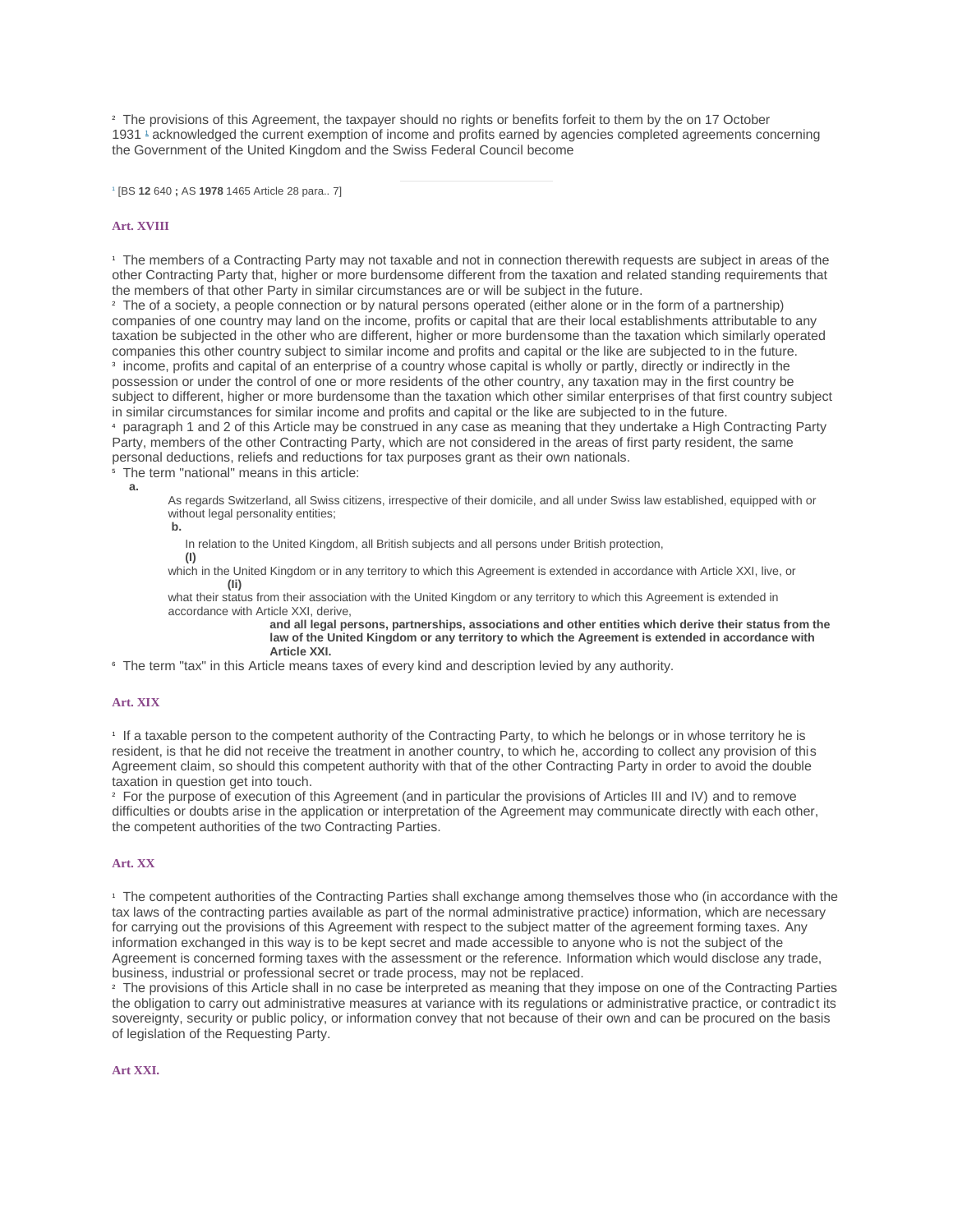<sup>1</sup> This Agreement may be extended, either unchanged or with modifications to any territory for whose international relations the United Kingdom is responsible and items similar in tax rises as the subject matter of this Agreement, forming taxes; any such extension should by the date and subject to such variations and conditions (including termination conditions) be effective, which can be determined and agreed upon in the exchanged for this purpose between the Contracting Parties notes.<sup>[1](https://www.admin.ch/opc/de/classified-compilation/19540185/index.html#fn-#a21-1)</sup>

<sup>2</sup> Termination of this Agreement pursuant to Article XXIV with respect to Switzerland or the United Kingdom is also the applicability of the Convention to any territory to which it has been extended under this article, put an end unless the contracting parties expressly agreed otherwise or have agreed.

<sup>1</sup> See the end of this abbreviation.

#### **[Art. XXII](https://www.admin.ch/opc/de/classified-compilation/19540185/index.html#a22)**

<sup>1</sup> The present Convention shall be ratified and the ratifications shall be exchanged as soon as possible in Bern.

<sup>2</sup> The present Convention shall enter into force upon the exchange of instruments of ratification.

#### **[Art. XXIII](https://www.admin.ch/opc/de/classified-compilation/19540185/index.html#a23)**

<sup>1</sup> As soon as this Agreement enters into force under Article XXII, to its provisions as follows shall apply:

**a.**

```
In the UK:
```
**in terms of income tax (with inclusion of the surcharge tax): on any tax year beginning on or after 6 April 1953 in terms of corporate income tax and excess profit tax:**

**(I)**

would be levied on profits, on which income tax is levied on a beginning on or after 6 April 1953 tax year, or without this agreement; **(Ii)**

other profits which are not subject to income tax, but has been made in a period beginning on or after 1 April 1953, and a control period forming financial year, or the following on this date portion of a control period forming fiscal year, partially in the time front and partially in the period after that date falls are attributable; **b.**

In Switzerland:

**on any tax year beginning on or after January 1, 1953.**

<sup>2</sup> as provided for in Article V exemption to be applied to periods beginning on or after 6 April 1946 tax years application.

#### **[Art. XXIV](https://www.admin.ch/opc/de/classified-compilation/19540185/index.html#a24)**

This Agreement shall remain indefinitely in power, but may require any Contracting Party on or before June 30 of each calendar year, but no earlier than 1957, by written, the diplomatic channels be served announcement be terminated other Contracting Party. In this case, the Agreement shall cease to apply as follows:

**a.**

In the UK:

**in terms of income tax (with inclusion of the surcharge tax):**

**for any tax year beginning on or after 6 April of the year following the termination of the calendar year;**

# **in terms of corporate income tax:**

**(I)**

for profits on which income tax is levied for a tax year beginning on or after 6 April of the year following the termination of the calendar year;

**(Ii)** other profits which are not subject to income tax, but has been made in a period beginning on or after April 1 of the year following the termination calendar year and a fiscal period forming financial year, or the following on this date portion of a control period

forming financial year, which falls partly in the prior period and partially in the period after that date, are allocated; **b.**

In Switzerland:

**for any tax year beginning on or after January 1 of the year following the termination of the calendar year.**

*IN WITNESS WHEREOF* the aforementioned plenipotentiaries have signed this Agreement and thereto affixed their seals. Made to London, for a double, one thousand nine hundred fifty-four on September 30, in French and English original of which are equally authentic.

For the Swiss Federal Council: For the Government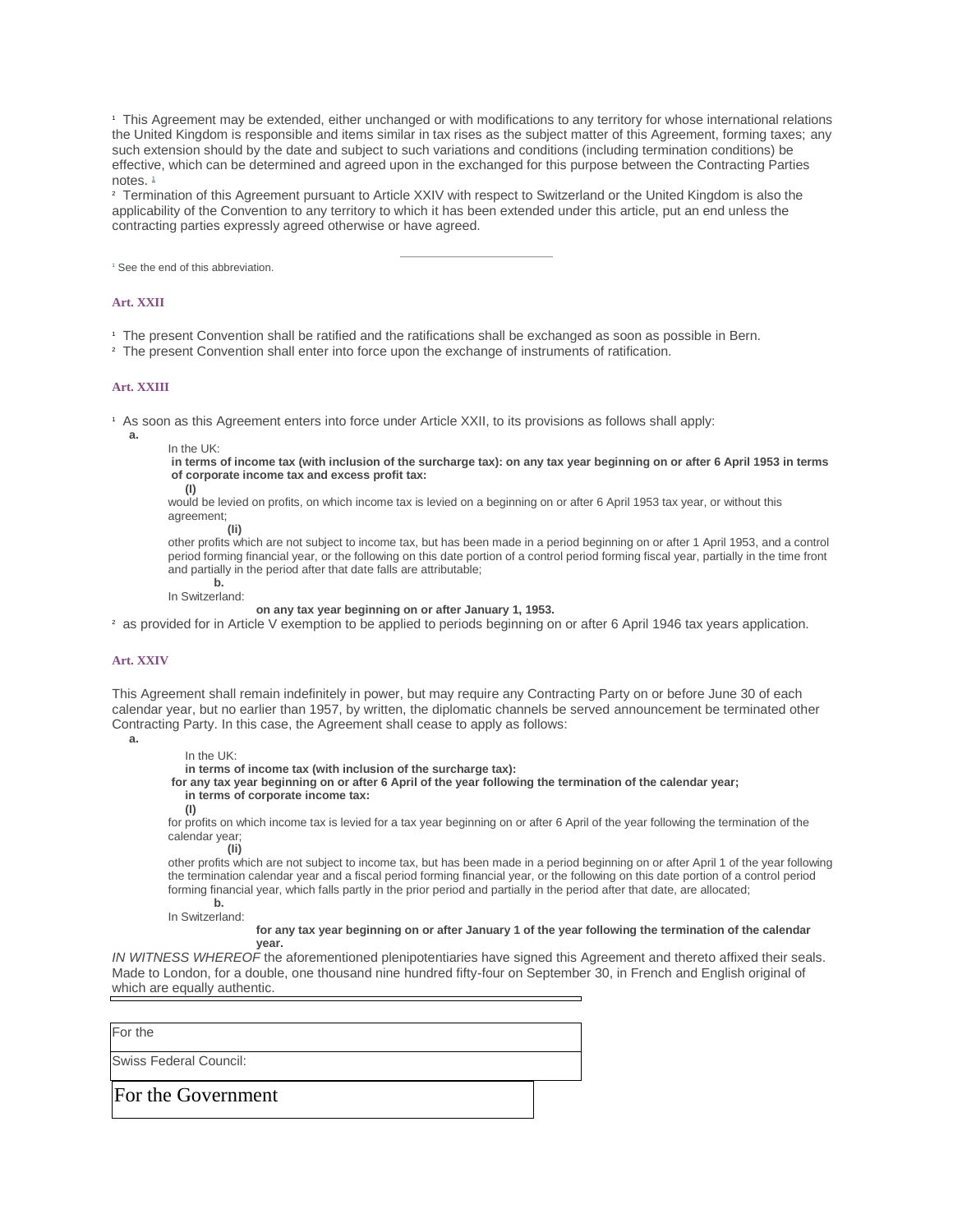the United Kingdom

of Great Britain and Northern Ireland:

E. Bernath

Douglas Dodds-Parker

# **Exchange of notes 20 / 26th August 1963 (extension to overseas British territories)**

Entered into force on August 26, 1963

Mr. Ambassador,

I have the honor to acknowledge receipt of the note dated 20 August 1963 with the following me Your Excellency notifies [4](https://www.admin.ch/opc/de/classified-compilation/19540185/index.html#fn4) :

"On behalf of the First Secretary of Her Majesty for Foreign Affairs I refer to the Agreement signed in London on September 30, 1954 Agreement between the Government of the United Kingdom of Great Britain and Northern Ireland and the Swiss Federal Council for the Avoidance of Double Taxation with respect to Taxes on Income ,

I have the honor to propose on behalf of the Government of the United Kingdom, in accordance with the provisions of Article XXI, the Agreement referred to the areas listed in the Annex to this note in such a way will be extended with the changes and with effect from the data to as is provided in that Annex.

If the Swiss Federal Council agrees to this proposal, I have the honor to suggest that this Note and its Annex and your reply constitute an agreement between the two Governments in this matter. "

I have the honor to confirm to Your Excellency that the Swiss Federal Council has approved the content of its note with reference to Article XXI of the said Agreement. Accordingly, your note and this reply and the attachments constitute an agreement in this matter between our two Governments.

I avail myself of this opportunity to you, Mr. Ambassador, the assurance of my highest consideration again.

**Elections** 

# *Appendix* **[1](https://www.admin.ch/opc/de/classified-compilation/19540185/index.html#fn-#app1-1)**

Part I

List of territories to which the Agreement of 30 September 1954 the avoidance of double taxation with respect to taxes on income in accordance with Article XXI of the mentioned Agreement under the conditions set out in Parts II and III of this Appendix shall be extended

| Column $(1)$    | Column $(2)$                 | Column $(3)$       |
|-----------------|------------------------------|--------------------|
| Antigua         | <b>Income Tax</b>            | January 1,<br>1961 |
| <b>Barbados</b> | Income Tax                   | January 1,<br>1961 |
| <b>Belize</b>   | <b>Income Tax</b>            | January 1,<br>1961 |
|                 | (Including<br>Tax surcharge) | January 1,<br>1961 |
| Dominica        | Income Tax                   | January 1,         |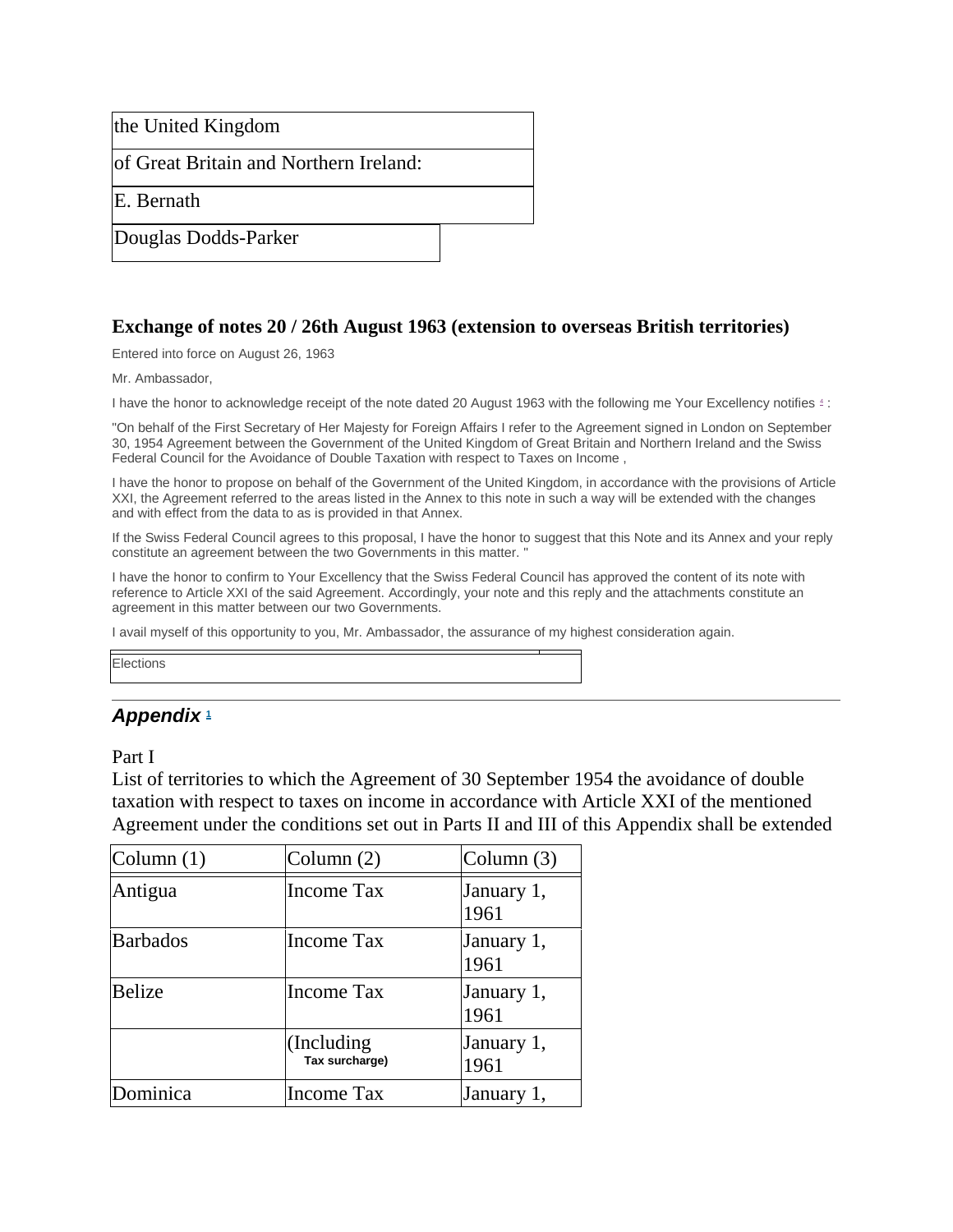|                                        |                   | 1961               |
|----------------------------------------|-------------------|--------------------|
| Gambia                                 | Income Tax        | January 1,<br>1961 |
| Grenada                                | <b>Income Tax</b> | January 1,<br>1961 |
| Virgin Islands                         | Income Tax        | January 1,<br>1961 |
| Montserrat                             | <b>Income Tax</b> | January 1,<br>1961 |
| St. Christopher,<br>Nevis and Anguilla | Income Tax        | January 1,<br>1961 |
| St. Lucia                              | <b>Income Tax</b> | January 1,<br>1961 |
| St. Vincent                            | Income Tax        | January 1,<br>1961 |

# Part II application of the Agreement

(1) The said Agreement shall apply with the modifications contained in this Appendix in relation to each of the in column (1) of the above-mentioned list areas

**(A)**

as if the parties to the Swiss Federal Council and the Government of the area would be; **(B)**

as if the taxes covered in each of the regions into consideration would be the tax specified in column (2) are shown above the list next to the name of this area;

**(C)**

as if the reference to "the date of signature of this Agreement" references to the date of the exchange of notes, which is annexed to this Appendix, would be.

(2) Once in Switzerland and one of the listed in the list above areas, the last of the measures has been taken to provide this extension in Switzerland or in the field the force of law, is this extension application as follows:

**(A)**

for any tax year beginning on or after 1 January 1961: in Switzerland and

**(B)**

in this field: with respect to the taxes which are levied for the Veranlagungs- or income year, the list next to the name of the site starts at the specified date in column (3) of the above, and for the following Veranlagungs- or income years.

(3) The Swiss Federal Council shall notify the Government of the United Kingdom by a written document to be served through the diplomatic channel message as soon as in Switzerland, the last of the necessary measures referred to in paragraph 2 has been taken. The Government of the United Kingdom notified the Swiss Federal Council in writing, be served through the diplomatic channel message once in all or in any of the listed in the list above areas, the last of the necessary measures referred to in paragraph 2 has been taken.

(4) This extension will remain indefinitely in power, but it can from the Swiss Federal Council or by the government of the United Kingdom with effect for some or all of the listed in the list above areas on or before June 30 of each calendar year, but at the earliest in 1966, be terminated by written, the other government document to be served through the diplomatic channel message; in this case takes the expansion as follows cease to have effect:

**(A)**

in Switzerland: for any tax year beginning on or after January 1 of the year following the termination of the calendar year; **(B)**

in each of the listed in the list above areas, which is affected by the cancellation: in relation to the taxes which are levied for the Veranlagungs- or income year that indicated on or after in column (3) of the above list the day and month the following calendar year in which the notice begins.

# Part III Amendments to the Agreement